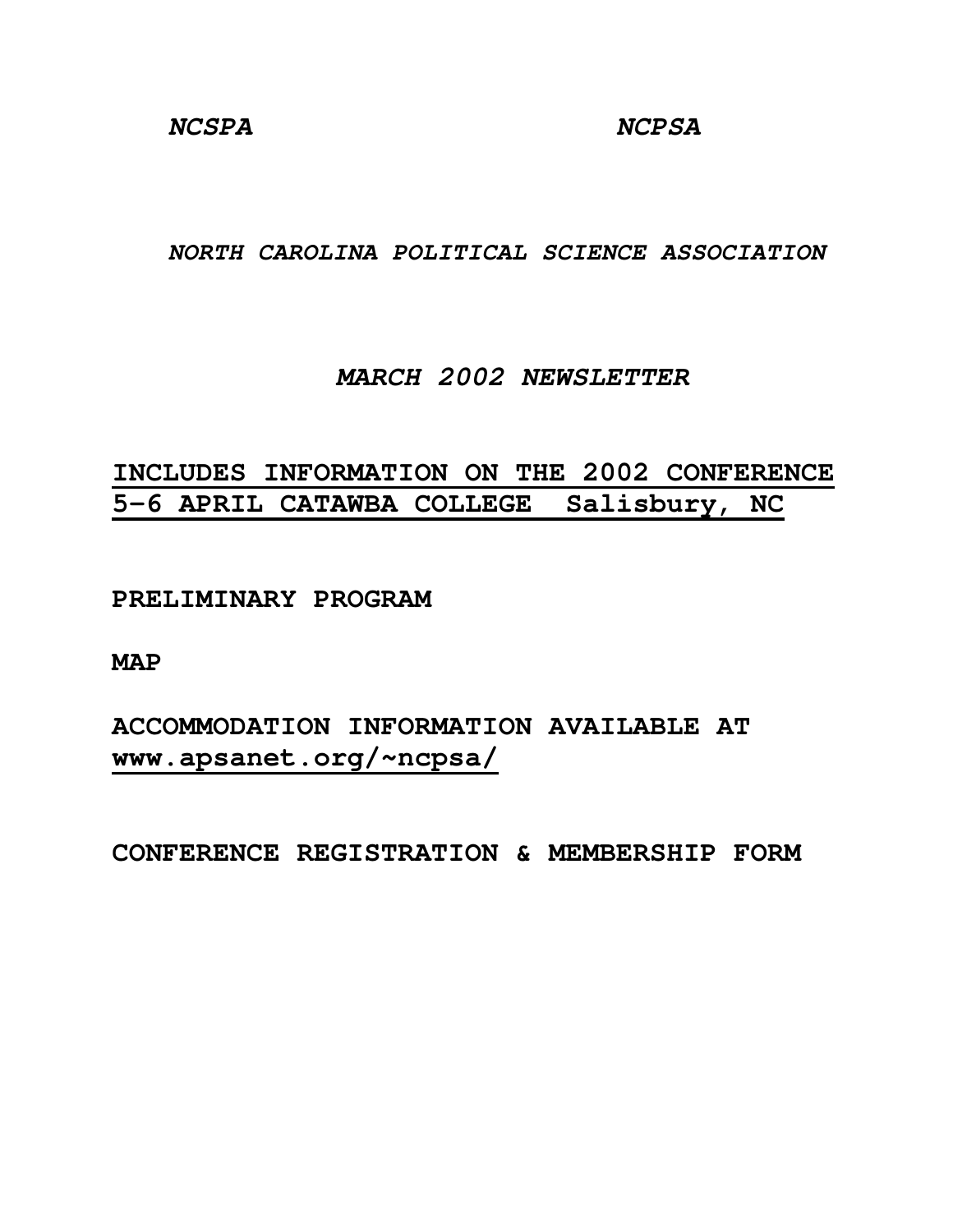### NCPSA 2002 Preliminary Program Catawba College April 5 & 6

| $Section - A$ | <b>Friday April 5</b><br>$1:30 - 2:45$                                                                                                                                                                                                                                                                                                                 |
|---------------|--------------------------------------------------------------------------------------------------------------------------------------------------------------------------------------------------------------------------------------------------------------------------------------------------------------------------------------------------------|
| Panel A-1:    | The War on Terror: Impact and Implications for the Developing World                                                                                                                                                                                                                                                                                    |
| Moderator:    | Jeffrey M. Elliot, North Carolina Central University                                                                                                                                                                                                                                                                                                   |
| Members:      | Oladimeji Aborisade, University of North Carolina – Charlotte<br>Victor Archibong, Greensboro College<br>Naginder S. Dhillon, Elizabeth City State University<br>Roy M. Melbourne, U.S. Foreign Service (ret.)<br>Sanford R. Silverburg, Catawba College<br>Rudolph T. Zarzar, Elon College<br>Emmanuel Oritsejafor, North Carolina Central University |
| Panel A-2     | Federalism in the New Millennium                                                                                                                                                                                                                                                                                                                       |
| Chair:        | Dennis O Grady, Appalachian State University                                                                                                                                                                                                                                                                                                           |

#### Members:

| $A - 2.1$ | "Devolution and Coercive Federalism in the 1990s: Changing Patterns and State |
|-----------|-------------------------------------------------------------------------------|
|           | Administrators' Perception of National Regulatory Influence"                  |
|           | Chung-Lae Cho, UNC-Chapel Hill                                                |
|           | Deil S. Wright, UNC-Chapel Hill                                               |

- A-2.2 "State Policy Transfer: Do Bureaucracies Matter?" Rebecca Tatman Klase, West Virginia University
- A-2.3 "Democracy Dead or Alive: How Do Special Districts Affect Citizen Participation?" Martin Sellers, Campbell University
- Discussant: Andrew Dowdle, Fayetteville State University

### Panel A-3 Student Research Panel

Chair:

 "Direct Democracy 2000" Gray Little, High Point College "Annexation and Mayoral Elections: Impact on Minority Voting" Michael Jenkins, UNC-Wilmington

Discussant: TBA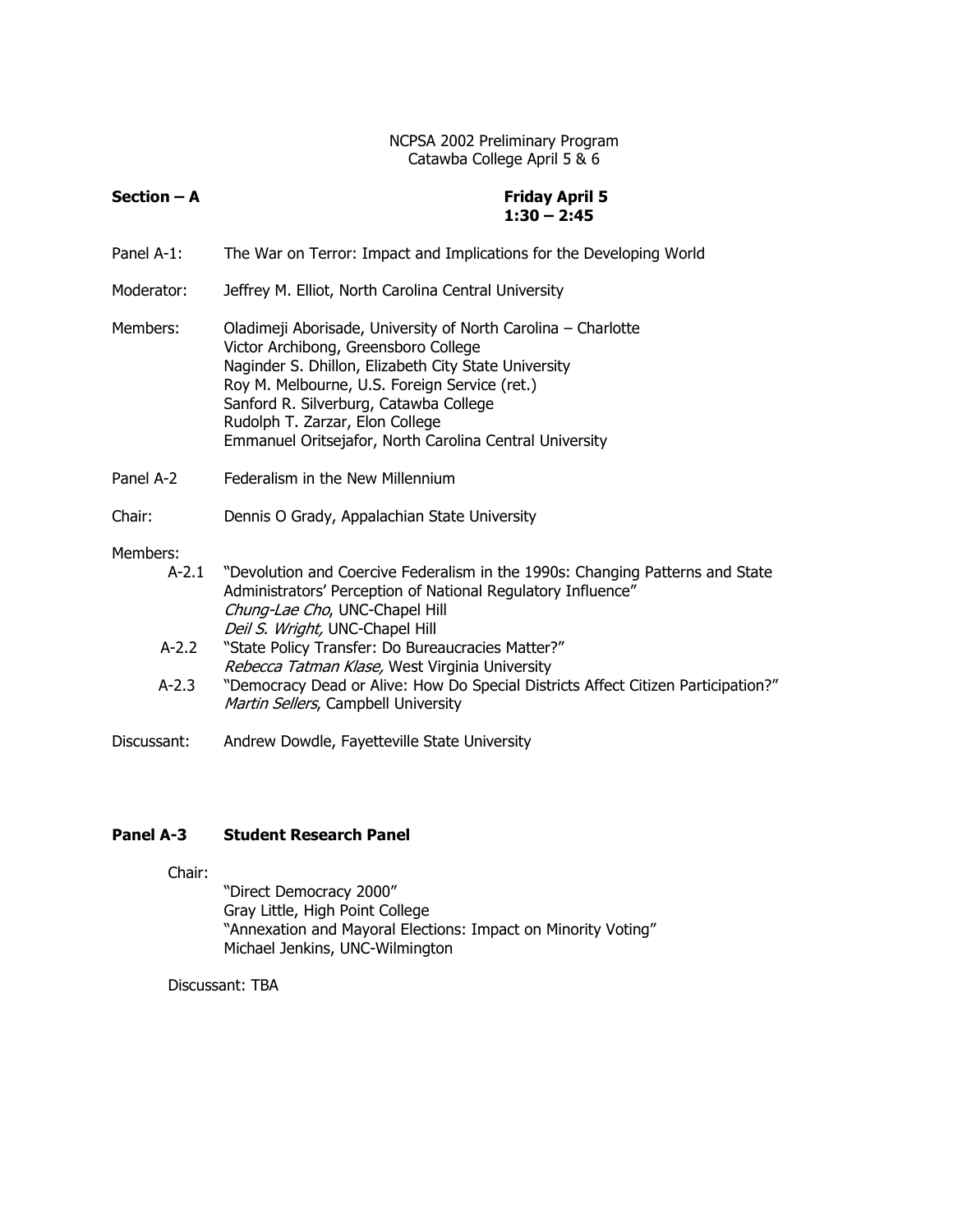Section – B Friday , April 5 3:00pm – 4:45pm

Panel B-1: Politics in the Tarheel State

Chair: David Sutton, Appalachian State University

Members:

 "North Carolina Political Party Activists, 1991-2001" Charles Prysby & Michael Brian Clark UNC- Greensboro "The Congressional Campaigns of Howard Coble of North Carolina" Philip A. Grant, Jr., Pace University "North Carolina 2000 State Election Campaign Contributions" James W. Corey, High Point College

Discussant: David Sutton, Appalachian State University

Panel B-2 Judicial Politics and Public Law

Chair: Jeff Fox

#### Members:

 "Restorative Justice and Victims" Ruth Ann Strickland, Appalachian State University "Judicial Appointments During President Bush's Honeymoon Year: Maintaining Focus in a Dynamic Political Climate" Lisa Holmes, UNC-Greensboro Elisha Savchak, UNC-Greensboro "Creditor/Debtor Battles in the Keystone State: Is the Pennsylvania Supreme Court an Impartial Referee?" Barry N. Sweet, Clarion University

Discussant: Kathleen Simon, Appalachian State University

### Panel B-3 Student Research Panel

Participants TBA

Section C **Section C** Saturday, April 6 9:00 am – 10:45 am

Panel C-1 International Affairs

Chair: David Thornton, Campbell University

#### Members:

 "The South African Arms Procurement Scandal" Robert Griffiths, UNC- Greensboro "US Foreign Policy and Civil Military Relations in Latin America" Gregory Weeks, UNC-Charlotte "The International War on Drugs: Impact on Mexican Politics and Government" Renee Scherlen, Appalachian State University

Discussant: David Thornton, Campbell University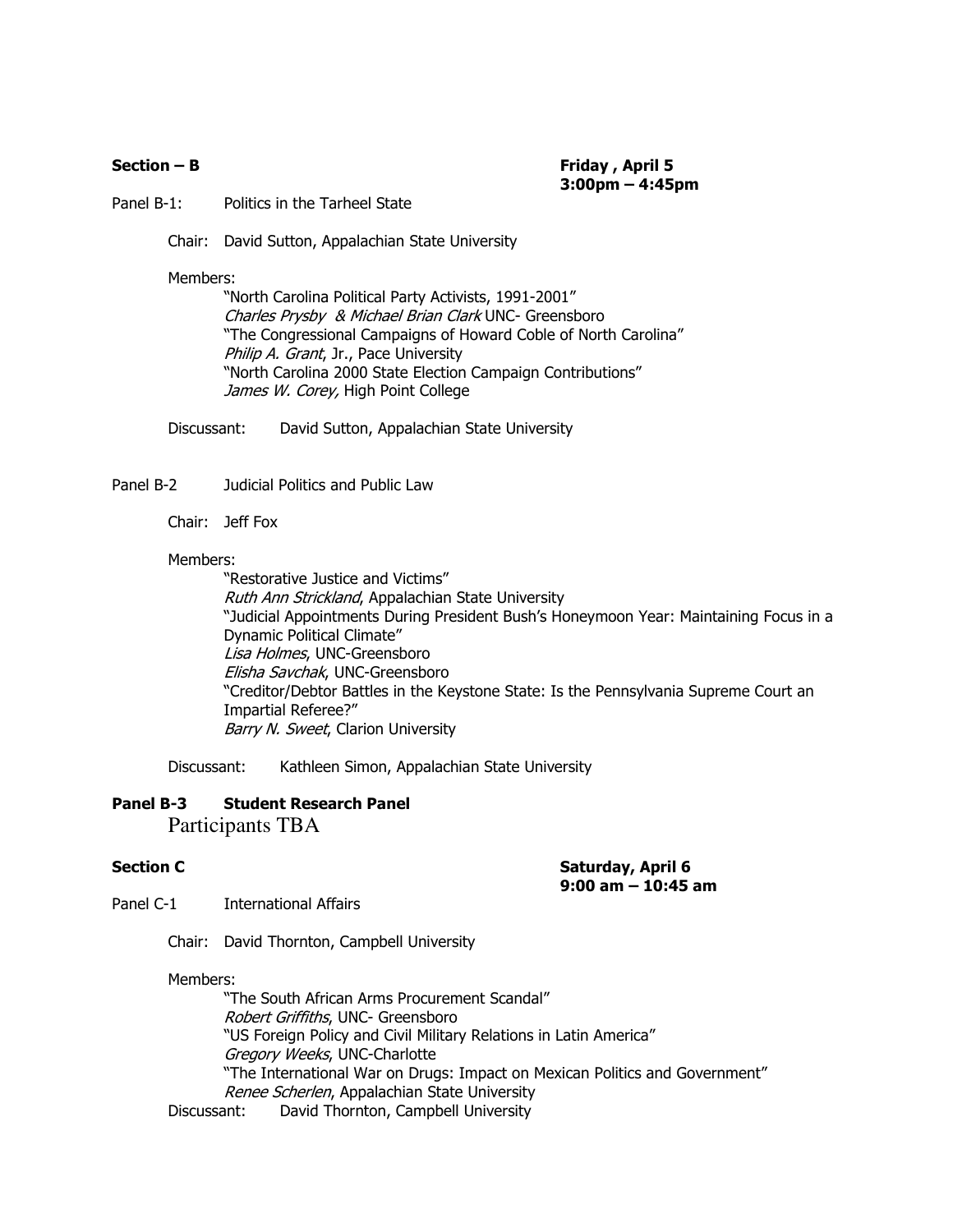#### Panel C-2 The Pursuit of Public Virtue

Chair: Paul Knepper, East Carolina University

Members:

 "Situational Ethics, Right Action, and the Return to Virtue Ethics" Kerry R. Stewart, Gainseville College "Public Leader, Private Values: The Servant Leadership of Claude A. Allen" Stephen M. King, Regent University "Religion, Social Science, and Crime" Paul Knepper, East Carolina University

Discussant: Don Schroeder, Campbell University

Section – D Saturday, April 6 11:am – 12:45pm

Panel D-1 Political Trends and Events

Chair: Dennis Grady, Appalachian State University

#### Members:

 "State Response to Fiscal Challenge" Michael Hawthorne, UNC-Pembroke "Congressional Demographics: A Profile of the 106<sup>th</sup> and 107<sup>th</sup> Congresses" James Corey, High Point University "Terrorism, Anti-Terrorism, and the Normative Boundaries of the Public and Private" Robert Williams, Livingstone College

Discussant: Leah Oettinger, Durham Technical Community College